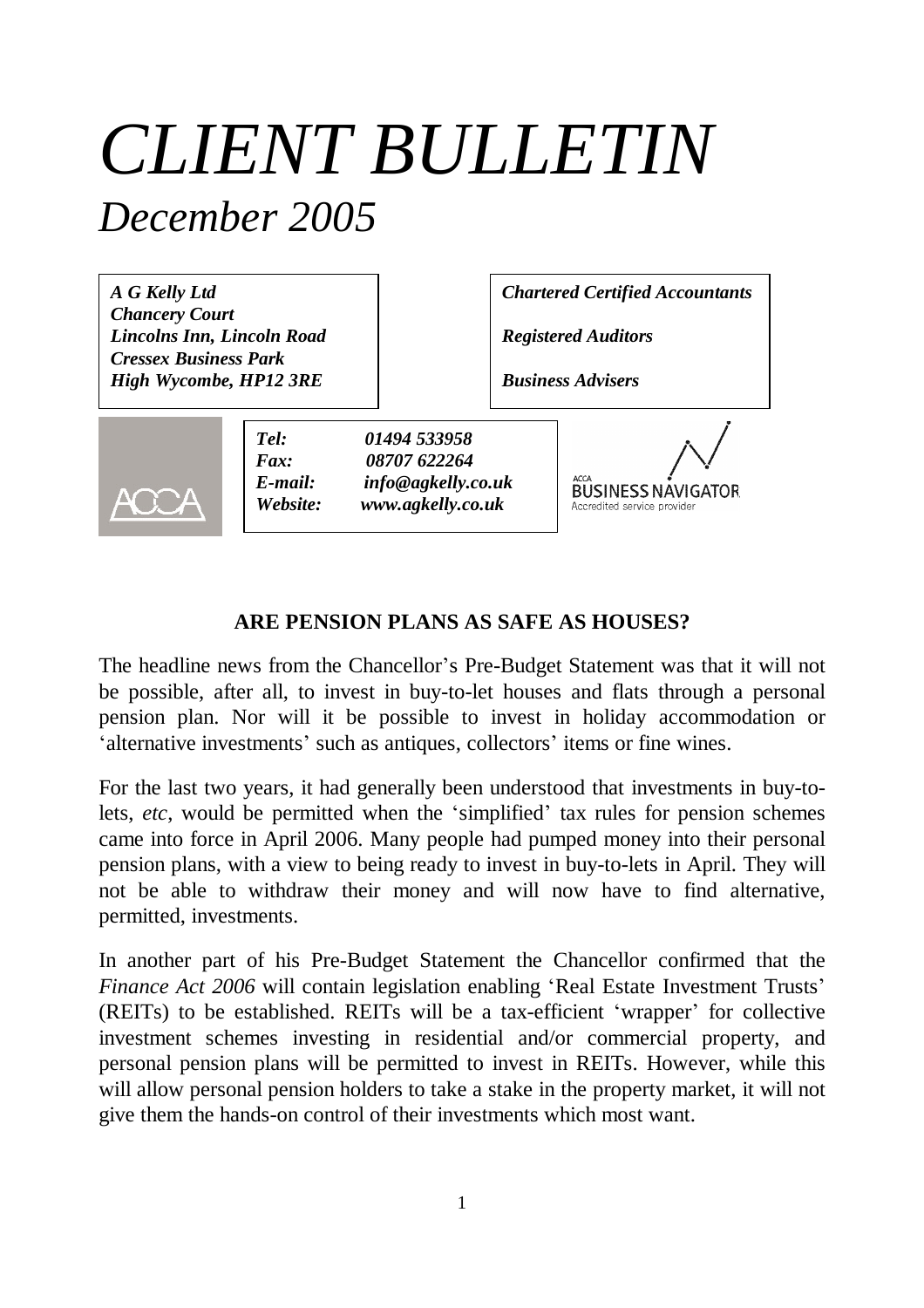Another problem created by the Chancellor's last-minute *volte-face* is that many individuals had paid deposits on 'off-plan' purchases of new-build buy-to-lets. Some have paid the deposit themselves and may, if they can afford it, complete the purchase as a private transaction outside the pension plan. Others have paid the deposit out of pension plan money and will need advice on how best to unravel the situation.

#### **No 'turbocharged' pension plans**

The Chancellor also announced legislation to block arrangements, which would otherwise have become possible in April, under which an individual aged 50 or more would have been able to withdraw a quarter of his pension fund as a tax-free lump sum, and reinvest it in another pension scheme to collect a second helping of tax relief. A tax-free lump sum could then be withdrawn from the second scheme to reinvest in a third, and so on until the lump sum was too small to make the exercise economic. This procedure was known in some circles as 'turbocharging'. In fact, it had a substantial downside, as although it would have maximised the pension, it would have left the individual with a very small tax-free lump sum to enjoy on his final retirement.

## **TAX CHANGES AFFECTING SMALL BUSINESSES**

The second headline news from the Pre-Budget Statement was the abolition of the 'zero per cent' starting rate of corporation tax. However, this was less dramatic than it sounded, because since April 2004 distributed profits (profits paid out as dividends) have anyway been taxed at 19%. Following the Chancellor's announcement, the only real change is that small companies will also pay tax at 19% on profits retained for reinvestment in the business.

The Chancellor's announcement may prompt some small company proprietors to consider reverting to sole trader or partnership status. However, some businesses have to operate as companies, because their clients or customers will not award contracts to sole traders or partnerships, and others should bear in mind the following points:

- \* Trading as a company may offer commercial advantages for example, a degree of limited liability
- \* Providing they are not 'personal service companies' caught by the IR 35 legislation, incorporated businesses may still reduce their exposure to National Insurance contributions by distributing a proportion of earnings as dividends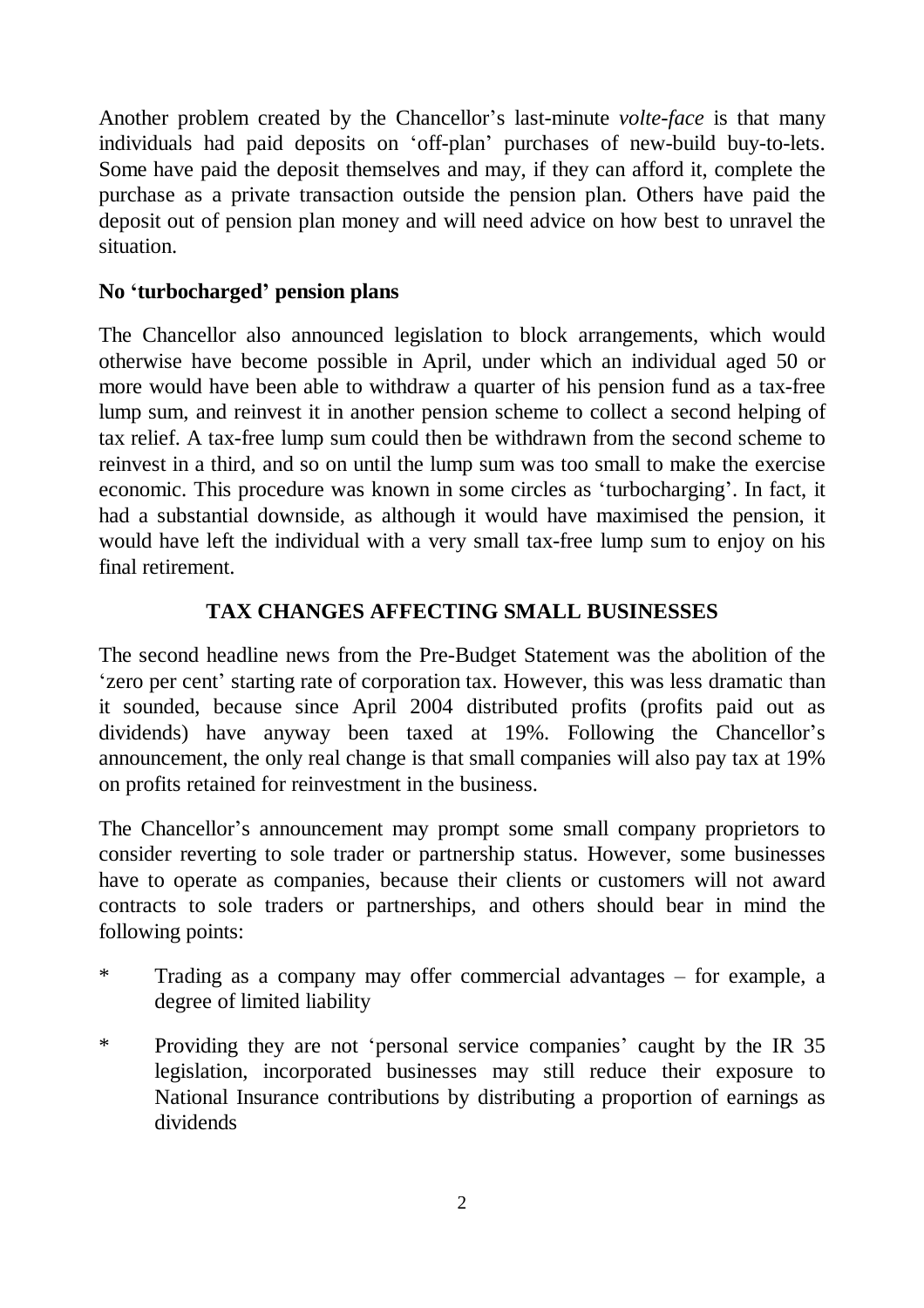- \* Trading as a company may still be tax-efficient if the company is very profitable and reinvests a substantial part of its earnings in the business
- \* Disincorporation may incur a tax cost: this could be significant but will depend on the circumstances

Clearly, disincorporation is a major step and we would strongly advise clients considering such action to discuss the advantages and disadvantages with ourselves before taking the decision.

## **Purchases of plant and machinery**

Small businesses will be able to claim 50% first year allowances on purchases of plant and machinery in the year beginning April 2006. This will include purchases of vans and other commercial vehicles, but not ordinary motor cars.

## **Construction Industry Scheme**

Implementation of the revised Construction Industry Tax Deduction Scheme ('New CIS') has been deferred until April 2007, apparently because the required systems could not be put in place in time for the planned April 2006 launch.

## **Valuation of work-in-progress**

We have already discussed, with clients likely to be affected, recent changes which will require work-in-progress to be valued at its contribution to future revenues, rather than cost. The changeover will bring forward the point at which profit is recognised for tax purposes and so create a one-off extra tax charge for the year of change. In his Pre-Budget Statement the Chancellor announced that he would allow the extra tax to be paid in instalments over between three and six years, depending on the amount involved.

# **VALUE ADDED TAX**

A number of recent developments (not all announced in the Pre-Budget Report) will affect a wide range of small, VAT-registered businesses:

\* Where an employer reimburses an employee for the cost of road fuel (petrol or diesel) used for business journeys, VAT Regulations allow the employer to treat the VAT element of the amount reimbursed as deductible input tax. This applies equally to a straightforward reimbursement and to reimbursement by way of a mileage allowance. In order to comply with European law, the Government has tightened the rules, to require the employer to hold a VAT receipt for any amount reclaimed. In practice, this means that employees and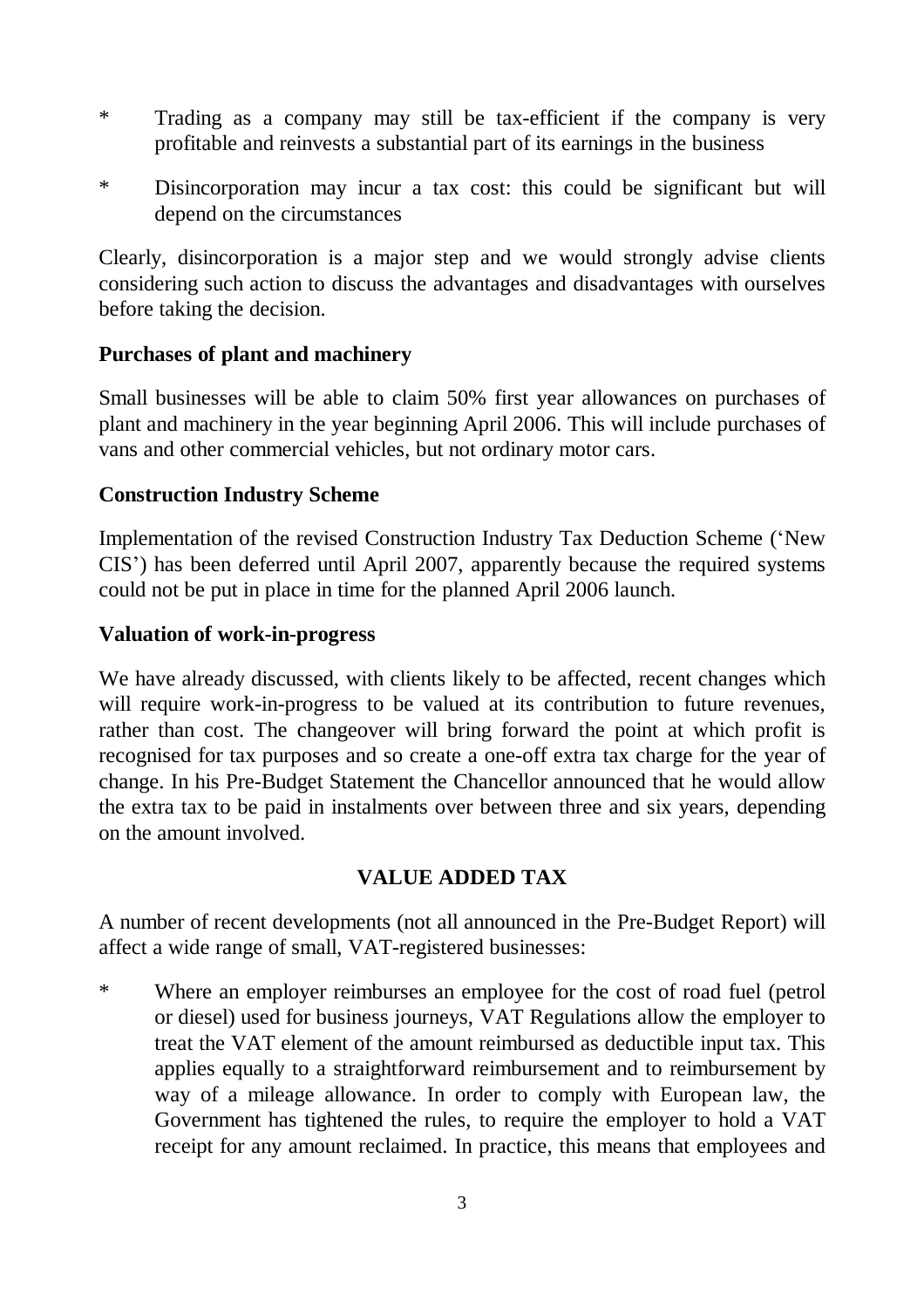directors claiming fuel cost reimbursement, or business mileage allowances, should now be asked to submit petrol, *etc*, receipts with their expenses claims.

- \* One of the rules governing deregistration has changed: deregistration will no longer be permitted on the grounds that turnover in the last twelve months fell below the registration threshold (currently £60,000). Instead, deregistration will only be allowed where the trader can convince HM Revenue & Customs that his turnover in the coming year will not exceed the deregistration limit (currently £58,000). As with anything to do with tax, this broad statement is subject to exceptions, principally concerning farmers and traders making mainly zero-rated supplies. In any case, we recommend that you discuss the advantages and disadvantages of deregistration with us, before contacting HM Revenue & Customs.
- \* As part of his Pre-Budget Report, the Chancellor announced that the turnover ceiling for the Annual Accounting Scheme will more than double (from £660,000 to £1.35 million), with effect from April 2006. As its name suggests, this scheme allows a trader to submit a single VAT Return covering a whole year, but this must be preceded by quarterly or monthly payments on account, based on the previous year's figures. The possible disadvantages are that, if the trader's VAT liability reduces, he will have to wait until the end of the year to enjoy the benefit, and if his VAT liability increases, a substantial 'catching-up' payment may be necessary when he makes his annual Return.
- \* Subject to European Commission consent, the turnover ceiling for the Cash Accounting Scheme will also rise from £660,000 to £1.35 million. Accounting for VAT on a cash received / cash paid basis (rather than an invoice date basis) may produce a cash flow advantage – though in other circumstances it may equally produce a cash flow disadvantage! A 'hidden advantage' is that cash accounting gives automatic relief for VAT on bad debts.

HM Revenue & Customs often follow the Government in presenting both Annual and Cash Accounting as deregulatory measures which will benefit all qualifying traders. In reality, neither scheme is suitable for everybody and so we would strongly advise clients to discuss their individual circumstances with ourselves before taking the decision to join either.

#### **PAYE POINTS FOR EMPLOYERS**

Many employers have traditionally submitted their annual PAYE Returns in two or more parts – for example, separate Forms P35 for monthly paid staff and weekly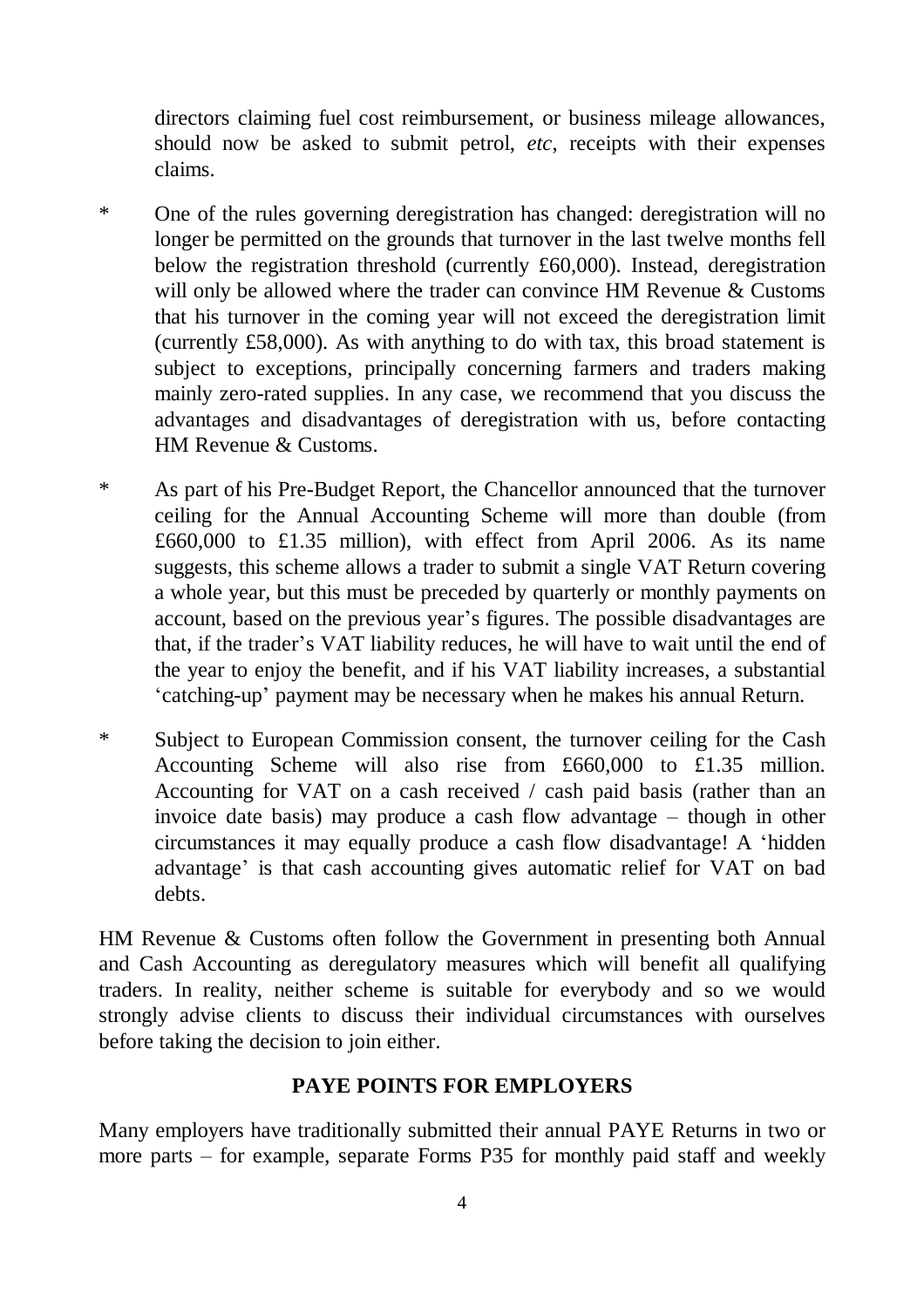paid employees, or (for reasons of confidentiality) a separate P35 for the directors.

HM Revenue & Customs have given notice that, for 2005/06 and future years, employers must submit a single Form P35 which includes all the employees and directors covered by a PAYE scheme reference. If they do not, each Form P35 will be treated as an incomplete Return and a fine may be levied accordingly.

Once again, for all their protestations of 'working together' with employers, HM Revenue & Customs are putting their own convenience ahead of employers' legitimate concerns and expectations.

# **New employees – Forms P45 and P46**

When an employee changes jobs, his Tax Code, and whether he is required to make student loan repayments, should be notified to his new employer via the longestablished Form P45 procedure. However, the system is no longer working well, because nearly three-quarters of job-changers fail to give their new employer a Form P45.

From 6 April 2006 a new version of Form P46 (the form completed by a new employee who does not produce a Form P45) will be used. This will:

- \* Ask for more personal information, to enable a correct Code Number to be implemented as quickly as possible
- \* Require the employer to operate Code BR (to deduct tax at the basic rate from all earnings) if the employee has another job, or is in receipt of a pension
- \* Require the employee to state whether or not he is liable to make student loan repayments

# **AND FINALLY .....**

Don't forget that virtually everyone who reached their 60th birthday by 25 September 2005, whether retired or still working, is entitled to a Winter Fuel Payment. (The main exceptions are some long-term hospital in-patients and care home residents.) The benefit is not means-tested and is worth £200 (for either a single person or a couple), or £300 if any member of the household is aged 80 or more. Payments are normally made automatically by Christmas. If any qualifying member of your family has not yet received their 2005/06 payment, they should telephone the Winter Fuel Helpline on 08459 15 15 15 (8.30am to 4.30pm, Monday to Friday only) or log onto *www.thepensionservice.gov.uk/winterfuel* and download a claim form.